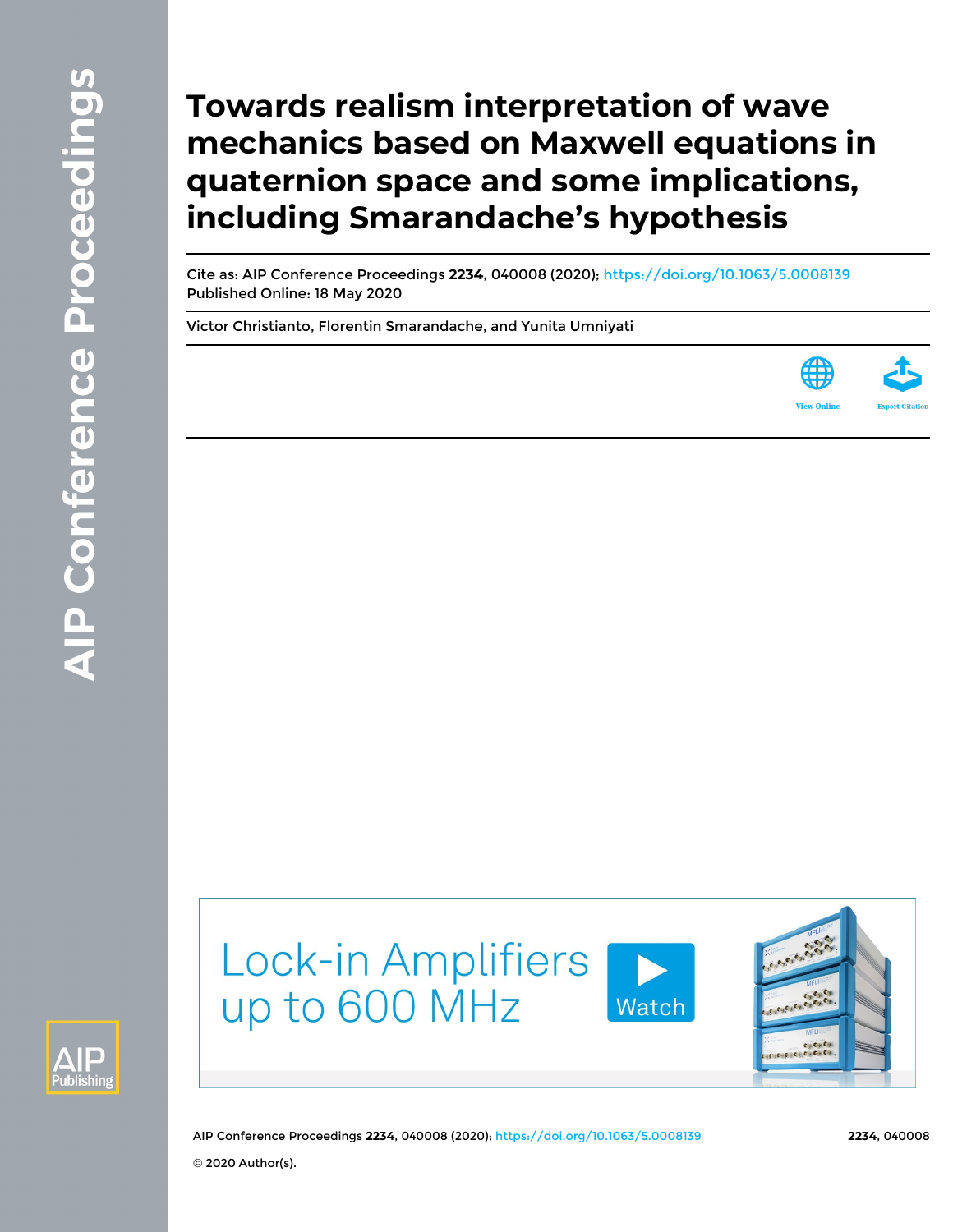# Towards Realism Interpretation of Wave Mechanics based on Maxwell Equations in Quaternion Space and some implications, including Smarandache's Hypothesis

Victor Christianto<sup>1,a)</sup>, Florentin Smarandache<sup>2,b)</sup> and Yunita Umniyati<sup>3,c)</sup>

<sup>1</sup>*Satyabhakti Advanced School of Theology - Jakarta chapter - INDONESIA* <sup>2</sup>*Department of Mathematics and Sciences, University of New Mexico, Gallup, NM 87301, USA* <sup>3</sup>*Physics Lab, Dept. Mechatronics, Swiss-German University, BSD City - INDONESIA*

> a)Corresponding author: victorchristianto@gmail.com b)smarand@unm.edu c)yunita.umniyati@sgu.ac.id

Abstract. From time to time, some eminent physicists commenced to ask: What is the reality behind quantum mechanical predictions? Is there a realism interpretation of Quantum Physics? This paper is intended to explore such a possibility of a realism interpretation of QM, based on a derivation of Maxwell equations in Quaternion Space. In this regards, we begin with Quaternion space and its respective Quaternion Relativity (it also may be called as Rotational Relativity) as it has been discussed in several papers including [1]. The purpose of the present paper is to review our previous derivation of Maxwell equations in Q-space [17], with discussion on some implications. First, we will review our previous results in deriving Maxwell equations using Dirac decomposition, introduced by Gersten (1999). Then we will shortly make a few remark on helical solutions of Maxwell equations, Smarandache's Hypothesis and possible cosmological entanglement. Further observations are of course recommended to refute or verify some implications of this proposition.

# INTRODUCTION

From time to time, some eminent physicists began to ask: What is the reality behind quantum mechanical predictions? Is there a realism interpretation of Quantum Physics? For instance, in a recent paper Prof. G. 't Hooft asks questions which can be paraphrased as follows: "The creator has made his own analysis of the acknowledged facts, and got here to the conclusion that the Copenhagen doctrine, that is, the consensus reached by many of the world specialists at the beginning of the 20th century, partly for the duration of their numerous gatherings in the Danish capital, has it almost right: there is a wave function, or rather, something we name a quantum state, being a vector in Hilbert space, which obeys a Schrodinger equation. The absolute squares of the vector elements can also be used to describe possibilities every time we wish to predict or give an explanation for something. Powerful techniques had been developed, enabling one to bet the proper Schrodinger equation if one knows how things evolve classically, that is, in the ancient theories the place quantum mechanics had not but been incorporated. It all works magnificently well. According to Copenhagen, however, there is one question one no longer ask: "What does fact seem like of some thing moves round in our experimental settings?", or: what is actually going on? According to Copenhagen, such a question can never be addressed via capability of any experiment, so it has no reply within the set of logical statements we can make of the world. Period, schluss, fini. Those questions are senseless. It is this answer that we dispute. Even if this form of questions cannot be answered via experiments, we can nonetheless in idea try to construct credible models of reality." (see [16]) This paper is intended to explore such a possibility of realism interpretation of QM, especially based on a derivation of Maxwell equations in Quaternion Space. In this regards, we begin with Quaternion space and its respective Quaternion Relativity (it also may be called as Rotational Relativity) as it has been defined in a number of papers including [1], and it can be shown that this new theory is capable to describe relativistic motion in elegant and straightforward way. For instance, it can be shown that the Pioneer spacecraft's Doppler shift anomaly can be

> *Conference on Theoretical Physics and Nonlinear Phenomena (CTPNP) 2019* AIP Conf. Proc. 2234, 040008-1–040008-6; https://doi.org/10.1063/5.0008139 Published by AIP Publishing. 978-0-7354-1993-3/\$30.00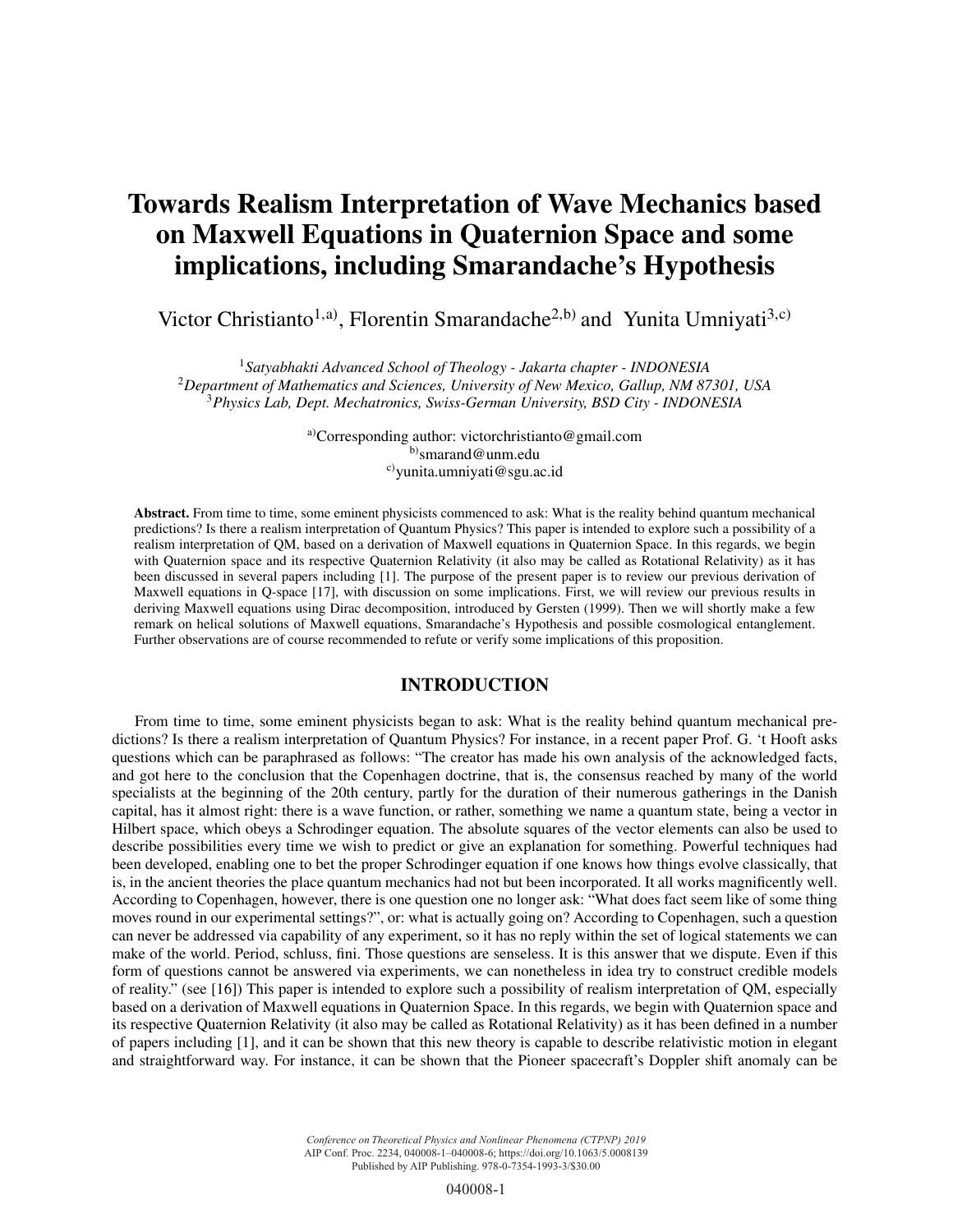explained as a relativistic effect of Quaternion Space [11]. The Yang-Mills field also can be shown to be consistent with Quaternion Space [1]. Nonetheless there are subsequent theoretical developments which remains an open issue, for instance to derive Maxwell equations in Q-space [1].

Therefore the purpose of the present paper is to review our previous derivation of Maxwell equations in Q-space, also with a few remarks on helical solutions and the shape of electron. First, we will review a derivation of Maxwell equations using Dirac decomposition, introduced by Gersten (1999). Then we will shortly make a few remark on helical solutions of Maxwell equations and Smarandache's hypothesis. Further observations are of course recommended in order to refute or verify some implications of what. we discuss here.

# Review of previous result: derivation of Maxwell equations in Quaternion Space by virtue of Dirac-Gersten decomposition.

In this section we review our previous derivation of Maxwell equations in Quaternion space based on Gersten's method to derive Maxwell equations from one photon equation by virtue of Dirac decomposition [4]. It can be noted here that there are other methods to derive such a 'quantum Maxwell equations' (i.e. to find link between photon equation and Maxwell equations), for instance by Asim Barut quite a long time ago (see ICTP preprint no. IC/91/255).

As a short review of our previous paper [17], we started with remark that Maxwell equations [9] will be obtained by substitution of E and p with the ordinary quantum operators (see for instance Bethe, *Field Theory*):

$$
E \to i\hbar \frac{\partial}{\partial t} \quad , \tag{1}
$$

and

$$
p \to -ih\nabla,\tag{2}
$$

and the wavefunction substitution:

$$
\vec{\Psi} = \vec{E} - i\vec{B},\tag{3}
$$

where E and B are electric and magnetic fields, respectively. With the identity:

$$
(\vec{p} \cdot \vec{S})\vec{\Psi} = \hbar \nabla \times \vec{\Psi}.
$$
\n(4)

Then one will obtain:

$$
i\frac{\hbar}{c}\frac{\partial(\vec{E} - i\vec{B})}{\partial t} = -\hbar\nabla \times (\vec{E} - i\vec{B}),\tag{5}
$$

$$
\nabla \cdot (\vec{E} - i\vec{B}) = 0,\t\t(6)
$$

 $\nabla \cdot (\vec{E} - i\vec{B}) = 0,$  (6)<br>Which are the Maxwell equations if the electric and magnetic fields are real [4,5].

We can remark here that the combination of E and B as introduced in (3) is quite well known in literature [6,7]. For instance, if we use positive signature, then it is known as Bateman's representation of Maxwell equations  $\left(\frac{div\vec{\varepsilon}}{=} 0; r\omega t \vec{\varepsilon} = \frac{1}{c} \frac{\partial \vec{\varepsilon}}{\partial t}; \varepsilon = \vec{E} + i\vec{B}$ . But the equation (3) with negative signature represents the *com* of Electromagnetic fields [6], which indicates that these fields can also be  $\frac{1}{c} \frac{\partial \vec{\varepsilon}}{\partial t}$ ;  $\varepsilon = \vec{E} + i\vec{B}$ ). But the equation (3) with negative signature represents the *complex nature*  $\frac{\partial \vec{\varepsilon}}{\partial t}$  is  $\frac{\partial \vec{\varepsilon}}{\partial t}$  which indicates that these fields can also be represented

Then after some steps, one will obtain *the Maxwell equations in Quaternion-space* as follows [17]:

$$
i\frac{\hbar}{c}\frac{\partial \vec{\varepsilon}_q k}{\partial t} = -\hbar \nabla_k \times \vec{\varepsilon}_{qk} \quad , \tag{7}
$$

$$
\nabla_k \cdot \vec{\varepsilon}_{qk} = 0. \tag{8}
$$

Now the remaining question is to define quaternion differential operators in the right hand side of (7) and left hand  $\sqrt{8}$ . side of (8).

In this regards one can choose some definitions of quaternion differential operator, for instance the so-called 'Moisil-Theodoresco operator'[8].

As with cross product, we can note here that there could be more rigorous approach to define such a quaternionic curl operator.[7]

In the present paper we only discuss derivation of Maxwell equations in Quaternion Space using the decomposition method described by Gersten [4,5].

In the next section we will discuss three physical implications of this new derivation of Maxwell equations in Quaternion Space.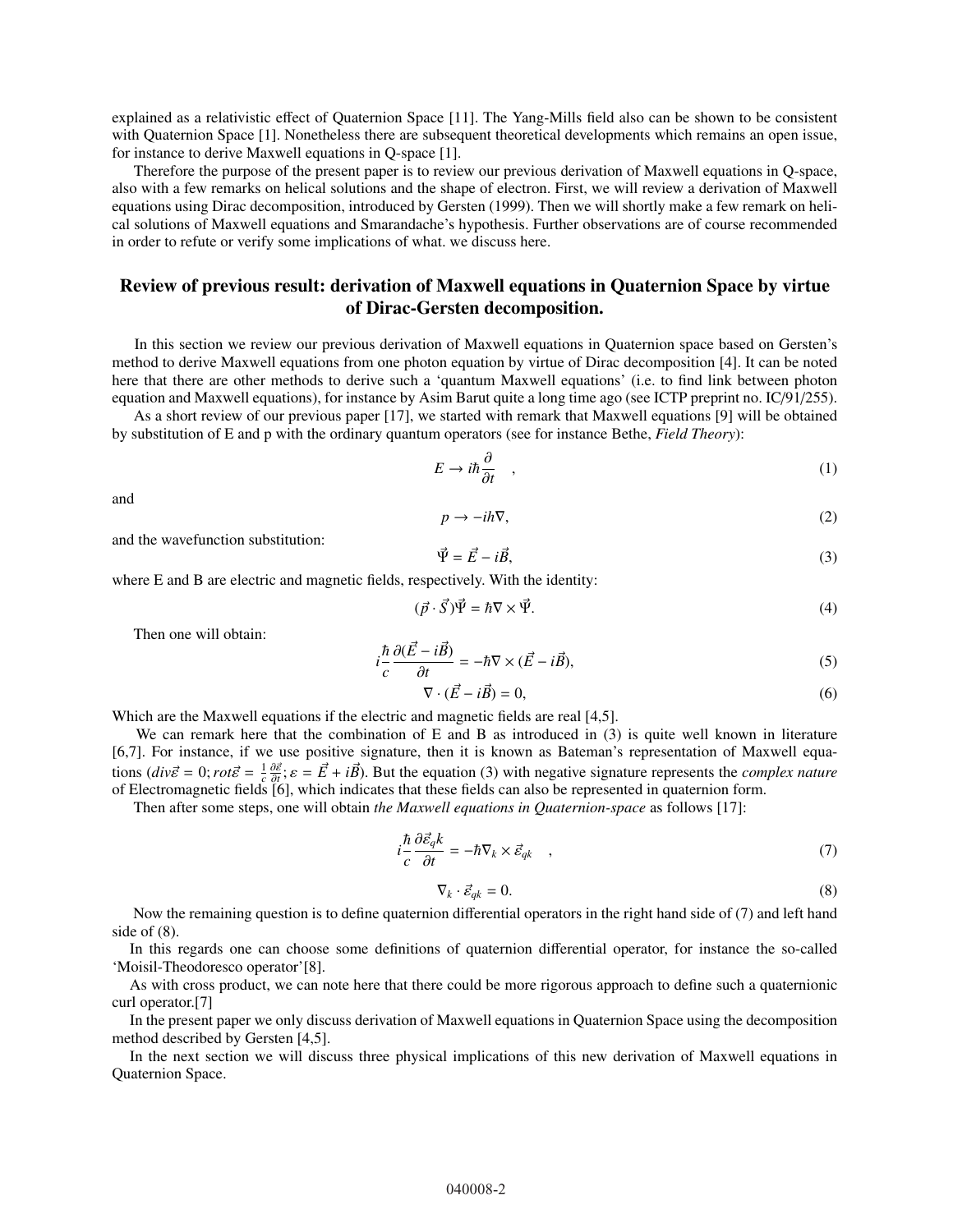# Implication 1: Helical solutions of Maxwell equations; one-to-one correspondence with Wave Mechanics; and limitations of this paper.

In the foregoing section we derived a consistent description of Maxwell equations in Q-Space by virtue of Dirac-Gersten's decomposition. Now we discuss some plausible implications of the new proposition.

First, in accordance with Gersten, we submit the viewpoint that the Maxwell equations yield wavefunctions which can be used as guideline for interpretation of quantum mechanics [4,5]. We shall emphasize here: "The one-to-one correspondence between classical and quantum wave interpretation actually can be expected not only in the context of Feynman's derivation of Maxwell equations from Lorentz force, but also from known exact correspondence between commutation relation and Poisson bracket." See also [3,4].

Secondly, the above expressions of Maxwelll equations in Q-space are still missing the A term. Provided we include A term as defined by R.W. Bass [2], as follows:

$$
A = \nabla x(\psi u) + (1/\lambda)\nabla x(\nabla x(\psi u))
$$
\n(9)

then we got helical solutions of Maxwell eq., which are more consistent with many experimental results, instead of the well-known "sinusoidal" solutions.[2]

A few more remark deserves further attention, as follows: "This helical form of EM ties into the KH electron, during photon capture events. The captured photon causes an energetic imbalance in the desired and required stability of the electron, which causes the photon to be ejected in a short while. We're still trying to discover what is the cause of the form of the electron being as stable as it is, and why it has such a strong surface boundary." (KH=Kelvin-Helmholtz)

Further implications of this new proposition of helical solutions of Maxwell equations require further study, and therefore they are excluded from the present paper; see also Bass [2].

Before we close this paper, allow us to point out two limitations of the procedure as outlined above: (a) It begins with Gersten decomposition and Dirac equation, which assumes that mass-energy equivalence holds true. Whenever one can show that such an equivalence does not hold true, then our procedure should be revised. (b) Our model assumes orthogonality. Some authors have argued that orthogonality of Dirac equation prevents it to predict fractional states of hydrogen (hydrino, cf. R.L. Mills [15]). However, the majority of interactions and appearances in Nature are not orthogonal, but are comprised of acute and oblique angles, usually far from orthogonality. This fact is covered by dot products and cross products, as required by engineering applications of the Maxwell equations. Quaternion solutions may be not capable of doing dot products, to our knowledge (although it may be possible to define "quaternionic curl," as we mentioned in previous section). Perhaps it is better to use the graded Grassmann algebra as the foundational basis, since projective Grassmann solutions are easy to obtain. Furthermore, the graded Grassmann algebras do not require a metric, nor do they need to know which way is "up" as the Clifford algebras require. Thus, the Grassmann algebras are better suited for cosmological considerations, which the Clifford algebras are incapable of handling, due to the limitations and shortcomings of the Clifford algebras. But we reserve such an extension to Grassmann algebra for future investigation.

#### Implication 2: Smarandache's Hypothesis

As we discussed above, Maxwell equations in Quaternion Space are formally equivalent with Dirac equations, this result brings to a mathematical support of Smarandache's hypothesis. So in this section we will review shortly what Smarandache's hypothesis is. Smarandache's Hypothesis states that there is no speed limit of anything, including light and particles [18]. Eric Weisstein also wrote implications of Smarandache's Hypothesis [18a], which can be paraphrased as follows: "...the velocity of light c is no longer a maximum at which statistics can be transmitted and that arbitrary speeds of data or mass switch can occur. These assertions fly in the face of each idea and experiment, as they violate both Einstein's exceptional principle of relativity and causality and lack any experimental support. It is authentic that modern-day experiments have confirmed the existence of positive sorts of measurable superluminal phenomena. However, none of these experiments are in conflict with causality or distinct relativity, because no statistics or bodily object absolutely travels at speeds v large than c to produce the located phenomena." (see [18a]) While the idea is quite simple and based on known hypothesis of quantum mechanics, called Einstein-Podolski-Rosen paradox, in reality such a superluminal physics seems still hard to accept by majority of physicists. Since 2011, there was an apparent surprising result as announced by OPERA team. Nonetheless, few months later it was renounced, on the ground of errors in handling the measurement. The story was retold by Lukasz Glinka [20], which can be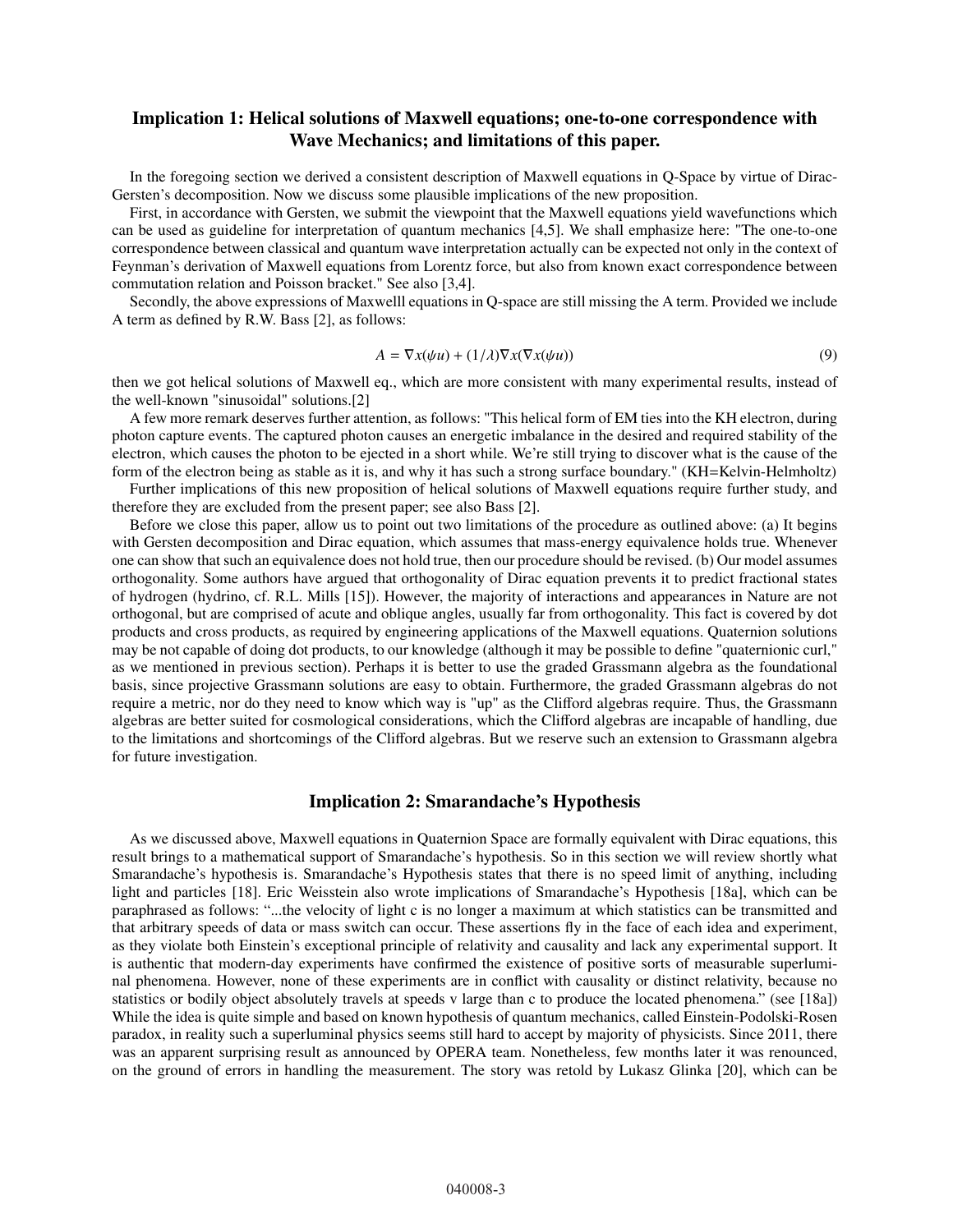paraphrased as follows: "On September 22, 2011, the human world overloaded at some point of the various paradigms and dogmas had experienced without a doubt innovative excitations. Namely, on this day the OPERA Collaboration, an global experimental undertaking of the European Organization for Nuclear Research - CERN, announced that their results, which arose from the high-statistics experimental data, naturally display existence of the superluminal neutrinos... During the subsequent 5 months, the public opinion was once a witness of many a variety of speculations about faster-then-light motion, but already on February 22, 2012, OPERA pointed out the two issues, based totally on the technology of the Global Positioning System whose construction in itself makes use of the arguments of Special Relativity, which ought to at once have an effect on on the dimension process... The first trouble was once linked to the oscillator producing the occasions time-stamps in between the GPS synchronizations, whereas the 2d one used to be the cable of the optical fiber bringing the external GPS sign to the OPERA grasp clock. Both these probabilities probably could supply the anomaly regarded as an experimental error which led to registration of the faster-than-light neutrino. In February 2012, the 2nd cause was once regarded extra seriously than the first one, and the CERN experimentalists announced that the state of affairs will be demonstrated as soon as once more but in 2012. In March 2012, the ICARUS experiment, another CERN experimental collaboration initiated in 1977 via Carlo Rubbia, who shared the 1984 Nobel Prize in Physics for discovery of the weak gauge bosons W and Z, confirmed the absolutism of the pace of light in the dimension of the neutrino motion. Already in June 2012, the CERN Research Director Sergio Bertolucci, at the twenty fifth International Conference on Neutrino Physics and Astrophysics held in Kyoto, established the fallacious size due to the OPERA Collaboration. . . Moreover, it is worth stressing that the superluminal kingdom of affairs is regular in current astronomy when you consider that the early 1980s, when the faster-than-light movement had been advised in order to contradict the quasars having the cosmological distances. In the present-day situation, the experimental information exhibit that the superluminal travels are the phenomena which are very regularly met in radio galaxies, quasars and microquasars."

Allow us to make few comments on such an apparent failure to detect faster than light speed as follows: Despite those debates over OPERA results, we thought that a more convincing experiment has been done by Alain Aspect etc., who were able to show that quantum non-locality interaction is real. In 1980 Alain Aspect performed the first EPR experiment (Einstein-Podolski-Rosen) which proved the existence of space nonlocality (Aspect 1982). Alain Aspect and his team at Orsay, Paris, conducted three Bell tests using calcium cascade sources. The first and last used the CH74 inequality. The second was the first application of the CHSH inequality [24]. The third (and most famous) was arranged such that the choice between the two settings on each side was made during the flight of the photons (as originally suggested by John Bell). Some experimenters have repeated this experiment and prove similar result until distance of more than 90 km. So the notion of "spooky action at a distance" is a real physical phenomenon. Moreover, action at a distance was already mentioned in Newton's Principia Mathematica. Despite, apparently Einstein was trying to make all of Newton's expressions into nothing, our result suggests that the Maxwell equations in classical electrodynamics have "spooky interaction at a distance" type of interactions (as it has also been proven for Coulomb potential), which may be observed both at small scale experiments as well as in cosmological scale, as recent evidences show. The latter will be discussed in next section.

### Implication 3: Possibility of Cosmological Entanglement

In the present paper, we argued in favor of mathematical correspondence which is more known as Dirac-Maxwell isomorphism. Its implications include Smarandache's Hypothesis and also quantum entanglement both as small scale experiments and also at cosmological scale. Interestingly, there is a recent report from MIT suggesting that ancient quasars support such quantum entanglement at large scale phenomena. In an article it is reported about possibility of cosmological entanglement [21], which can be paraphrased as follows: "In 2014, Kaiser and two individuals of the contemporary team, Jason Gallicchio and Andrew Friedman, proposed an test to produce entangled photons on Earth — a method that is pretty fashionable in research of quantum mechanics. They planned to shoot every member of the entangled pair in contrary directions, towards mild detectors that would additionally make a measurement of every photon the use of a polarizer. Researchers would measure the polarization, or orientation, of every incoming photon's electric powered field, with the aid of putting the polarizer at quite a number angles and watching whether or not the photons surpassed thru — an outcome for each photon that researchers should compare to decide whether the particles confirmed the hallmark correlations expected by using quantum mechanics. The team delivered a special step to the proposed experiment, which used to be to use mild from ancient, far away astronomical sources, such as stars and quasars, to decide the attitude at which to set each respective polarizer. As each entangled photon was once in flight, heading towards its detector at the velocity of light, researchers would use a telescope placed at every detector site to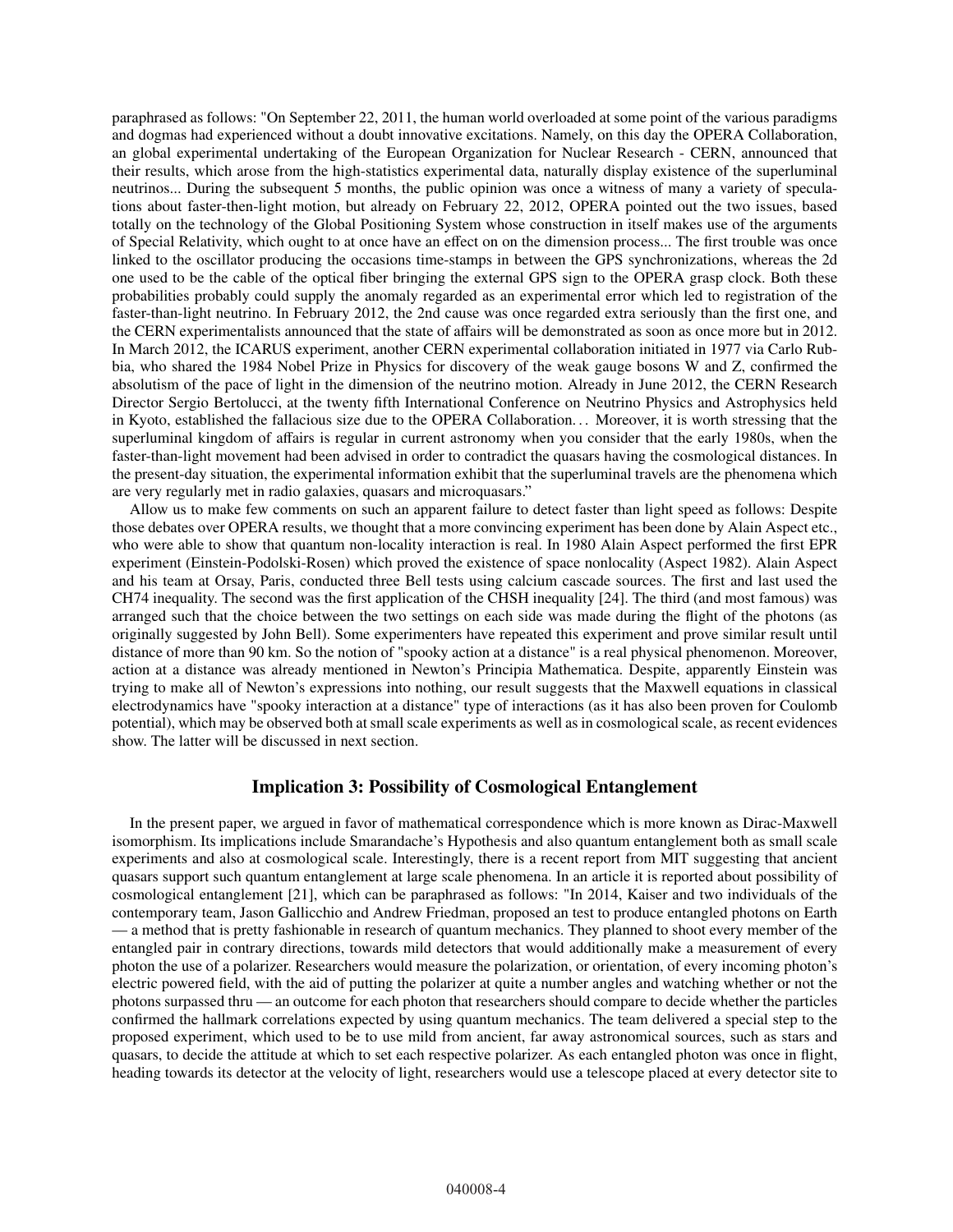measure the wavelength of a quasar's incoming light. If that light used to be redder than some reference wavelength, the polarizer would tilt at a certain perspective to make a particular size of the incoming entangled photon — a size desire that was once determined by means of the quasar. If the quasar's mild was once bluer than the reference wavelength, the polarizer would tilt at a special angle, performing a one of a kind measurement of the entangled photon. In their preceding experiment, the team used small outdoor telescopes to measure the light from stars as shut as 600 light years away. In their new study, the researchers used a good deal larger, greater effective telescopes to seize the incoming mild from even greater ancient, far away astrophysical sources: quasars whose light has been travelling towards the Earth for at least 7.8 billion years — objects that are relatively a ways away and yet are so luminous that their mild can be located from Earth. On Jan. 11, 2018, "the clock had just ticked past nighttime neighborhood time," as Kaiser recalls, when about a dozen individuals of the crew gathered on a mountaintop in the Canary Islands and started amassing information from two large, 4-meter-wide telescopes: the William Herschel Telescope and the Telescopio Nazionale Galileo, both located on the equal mountain and separated via about a kilometer. One telescope focused on a particular quasar, whilst the different telescope appeared at every other quasar in a specific patch of the night time sky. Meanwhile, researchers at a station located between the two telescopes created pairs of entangled photons and beamed particles from each pair in contrary directions toward every telescope. In the fraction of a 2nd before each entangled photon reached its detector, the instrumentation determined whether or not a single photon arriving from the quasar used to be extra pink or blue, a dimension that then mechanically adjusted the angle of a polarizer that finally received and detected the incoming entangled photon." (see [21]) Therefore such a discovery has opened up a new way to look at the Universe: an entangled Cosmos.[22,23]

#### Concluding remarks

In the present paper we review our previous result on consistent derivation of Maxwell equations in Q-space. In accordance with Gersten, we submit the viewpoint that the Maxwell equations yield wavefunctions which can be used as guideline for interpretation of quantum mechanics. The one-to-one correspondence between classical and quantum wave interpretation here actually can be expected not only in the context of Feynman's derivation of Maxwell equations from Lorentz force, but also from known exact correspondence between commutation relation and Poisson bracket [2,4].

A somewhat unique implication obtained from the above results of Maxwell equations in Quaternion Space, is that it suggests that the helical solutions, especially if we consider the real physical meaning of A vector from R. Bass. Further implications, include possibility of faster than light entities, which seem to have been supported by a recent experiment of (quantum) cosmological entanglement.

In the present paper we only discuss our result on derivation of Maxwell equations in Quaternion Space using the decomposition method, and its implications [4,5]. Further extension to Proca equations in Quaternion Space seems possible too using the same method [5], but it will not be discussed here.

This proposition, however, deserves further theoretical considerations. Further observation is of course recommended in order to refute or verify some implications of this result.

#### Acknowledgements

One of the authors (VC) wishes to express his gratitude to Profs. A. Yefremov and M. Fil'chenkov for kind hospitality and to allow him to join a research team at the Institute of Gravitation and Cosmology, PFUR, during 2008-2009. Special thanks also to Prof. V.V. Kassandrov for excellent guide to Maxwell equations, and to Prof. Yu P. Rybakov for discussions on the interpretation of de Broglie's wavelength. Special thanks also goes to Slobodan Nedic who gave a reference by Robert W. Bass[2]. Discussions with Robert N. Boyd are also highly appreciated, especially on non-orthogonality in nature and graded Grassmann algebra.

## **REFERENCES**

- [1] Yefremov A., Quaternions: Algebra, Geometry and physical theories, *Hypercomplex numbers in Geometry and Physics* 1(1) p.105 (2004). [arXiv:mathp-ph](http://arxiv.org/abs/arXiv:mathp-ph/0501055)/0501055 (2005)
- [2] Robert W. Bass, Self-sustained longitudinal waves. Reprinted from *Proc. Tesla Centennial Symposium* (1984)
- [3] Kauffmann L.H., Non-commutative worlds, [arXiv:quant-ph](http://arxiv.org/abs/arXiv:quant-ph/0403012)/0403012 (2004)